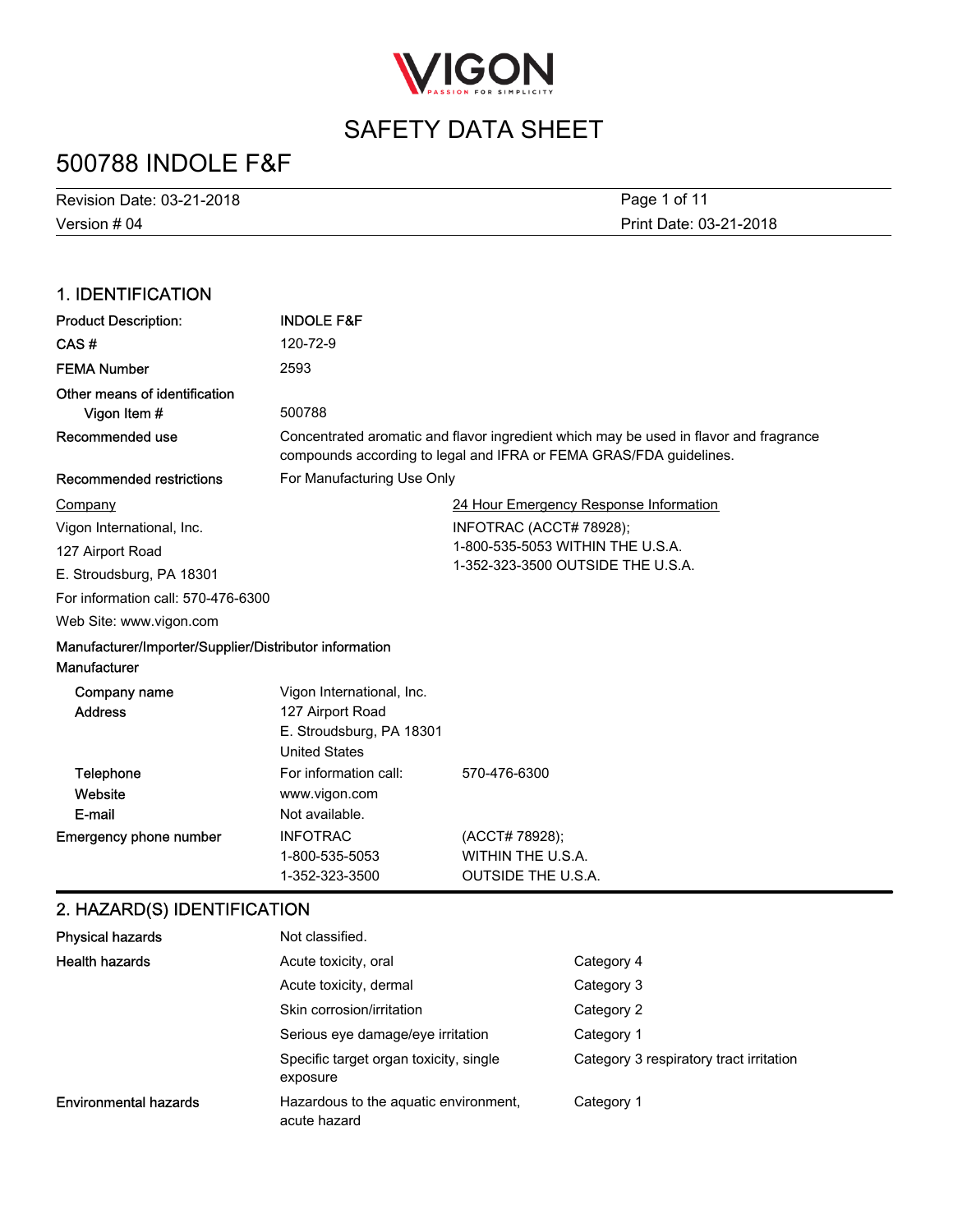

# 500788 INDOLE F&F

Version # 04 Revision Date: 03-21-2018 Print Date: 03-21-2018 Page 2 of 11

| Label elements                               |                                                                                                                                                                                                                                                                                                                                                                                                                                                             |
|----------------------------------------------|-------------------------------------------------------------------------------------------------------------------------------------------------------------------------------------------------------------------------------------------------------------------------------------------------------------------------------------------------------------------------------------------------------------------------------------------------------------|
| Signal word                                  | Danger                                                                                                                                                                                                                                                                                                                                                                                                                                                      |
| <b>Hazard statement</b>                      | Harmful if swallowed. Toxic in contact with skin. Causes serious eye damage. May cause<br>respiratory irritation.                                                                                                                                                                                                                                                                                                                                           |
| <b>Precautionary statement</b>               |                                                                                                                                                                                                                                                                                                                                                                                                                                                             |
| Prevention                                   | Avoid breathing dust. Wash thoroughly after handling. Do not eat, drink or smoke when using this<br>product. Use only outdoors or in a well-ventilated area. Wear eye protection/face protection. Wear<br>protective gloves/protective clothing.                                                                                                                                                                                                            |
| Response                                     | IF SWALLOWED: Call a POISON CENTER/doctor if you feel unwell. Rinse mouth. IF ON SKIN:<br>Wash with plenty of water. IF INHALED: Remove person to fresh air and keep comfortable for<br>breathing. IF IN EYES: Rinse cautiously with water for several minutes. Remove contact lenses,<br>if present and easy to do. Continue rinsing. Immediately call a POISON CENTER/doctor. Take off<br>immediately all contaminated clothing and wash it before reuse. |
| <b>Storage</b>                               | Store in a well-ventilated place. Keep container tightly closed. Store locked up.                                                                                                                                                                                                                                                                                                                                                                           |
| <b>Disposal</b>                              | Dispose of contents/container in accordance with local/regional/national/international regulations.                                                                                                                                                                                                                                                                                                                                                         |
| Hazard(s) not otherwise<br>classified (HNOC) | WARNING! May form combustible dust concentrations in air. Avoid breathing dust.                                                                                                                                                                                                                                                                                                                                                                             |
| Supplemental information                     | 100% of the mixture consists of component(s) of unknown acute inhalation toxicity. % of the<br>mixture consists of component(s) of unknown acute hazards to the aquatic environment. 100% of<br>the mixture consists of component(s) of unknown long-term hazards to the aquatic environment.                                                                                                                                                               |

#### 3. COMPOSITION/INFORMATION ON INGREDIENTS

#### Substances

| <b>Chemical name</b> | Common name and synonyms | <b>CAS number</b> | %   |
|----------------------|--------------------------|-------------------|-----|
| <b>INDOLE</b>        | 1-benzazole              | 120-72-9          | 100 |
|                      | 1H- indole               |                   |     |
|                      | <b>KETOLE</b>            |                   |     |
|                      | <b>BENZOPYRROLE</b>      |                   |     |

#### 4. FIRST-AID MEASURES

| Inhalation   | If breathing is difficult, remove to fresh air and keep at rest in a position comfortable for breathing.<br>For breathing difficulties, oxygen may be necessary. Call a physician if symptoms develop or<br>persist.                                        |
|--------------|-------------------------------------------------------------------------------------------------------------------------------------------------------------------------------------------------------------------------------------------------------------|
| Skin contact | Take off immediately all contaminated clothing. Get medical attention if irritation develops and<br>persists. Wash skin thoroughly with soap and water for several minutes.                                                                                 |
| Eye contact  | Remove contact lenses, if present and easy to do. Get medical attention if irritation develops and<br>persists. Promptly wash eyes with plenty of water while lifting the eye lids.                                                                         |
| Ingestion    | Call a physician or poison control center immediately. If swallowed, rinse mouth with water (only if<br>the person is conscious). Do not induce vomiting. If vomiting occurs, the head should be kept low<br>so that stomach vomit doesn't enter the lungs. |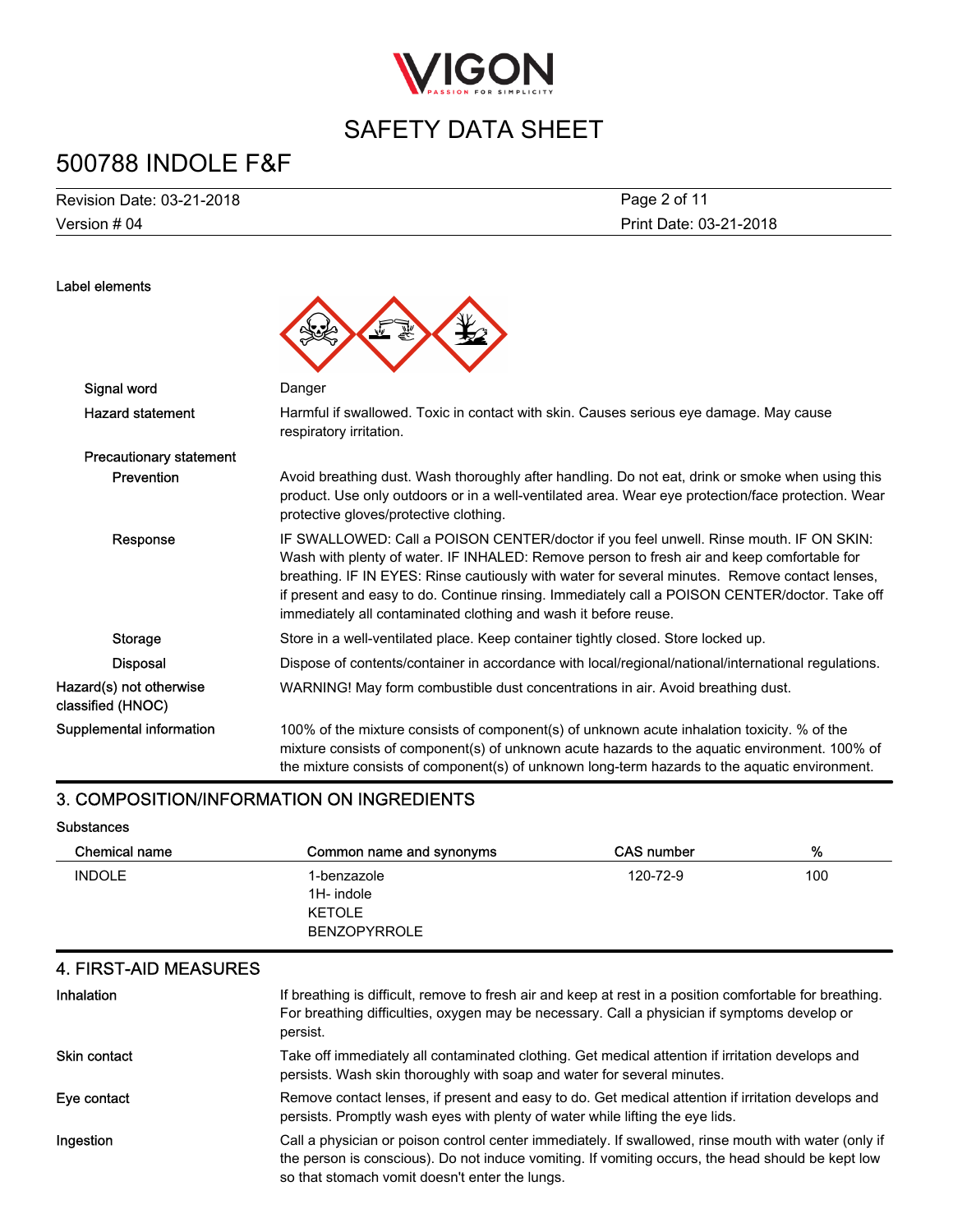

# 500788 INDOLE F&F

| Revision Date: 03-21-2018 | Page 3 of 11           |
|---------------------------|------------------------|
| Version # 04              | Print Date: 03-21-2018 |

| Most important<br>symptoms/effects, acute and<br>delaved                     | Severe eye irritation. Symptoms may include stinging, tearing, redness, swelling, and blurred<br>vision. Permanent eye damage including blindness could result. Dusts may irritate the respiratory<br>tract, skin and eyes. |
|------------------------------------------------------------------------------|-----------------------------------------------------------------------------------------------------------------------------------------------------------------------------------------------------------------------------|
| Indication of immediate medical<br>attention and special treatment<br>needed | Not available.                                                                                                                                                                                                              |
| General information                                                          | Ensure that medical personnel are aware of the material(s) involved, and take precautions to<br>protect themselves. Show this safety data sheet to the doctor in attendance.                                                |

#### 5. FIRE-FIGHTING MEASURES

| Suitable extinguishing media<br>Unsuitable extinguishing media<br>Specific hazards arising from<br>the chemical | Water spray, fog, CO2, dry chemical, or alcohol resistant foam.<br>Do not use a solid water stream as it may scatter and spread fire.<br>Explosion hazard: Avoid generating dust; fine dust dispersed in air in sufficient concentrations, and<br>in the presence of an ignition source is a potential dust explosion hazard. Fire may produce<br>irritating, corrosive and/or toxic gases.     |
|-----------------------------------------------------------------------------------------------------------------|-------------------------------------------------------------------------------------------------------------------------------------------------------------------------------------------------------------------------------------------------------------------------------------------------------------------------------------------------------------------------------------------------|
| Special protective equipment<br>and precautions for firefighters                                                | Firefighters must use standard protective equipment including flame retardant coat, helmet with<br>face shield, gloves, rubber boots, and in enclosed spaces, SCBA. Structural firefighters protective<br>clothing will only provide limited protection. Wear self-contained breathing apparatus with a full<br>facepiece operated in the positive pressure demand mode when fighting fires.    |
| Fire fighting<br>equipment/instructions                                                                         | In case of fire and/or explosion do not breathe fumes. Use standard firefighting procedures and<br>consider the hazards of other involved materials. Move containers from fire area if you can do so<br>without risk. Water runoff can cause environmental damage. Ventilate closed spaces before<br>entering them. Keep run-off water out of sewers and water sources. Dike for water control. |
| Specific methods                                                                                                | Use water spray to cool unopened containers.                                                                                                                                                                                                                                                                                                                                                    |
| General fire hazards                                                                                            | Static charges generated by emptying package in or near flammable vapor may cause flash fire.                                                                                                                                                                                                                                                                                                   |

#### 6. ACCIDENTAL RELEASE MEASURES

| Personal precautions, protective<br>equipment and emergency<br>procedures | Keep unnecessary personnel away. Avoid contact with skin or inhalation of spillage, dust or vapor.<br>Do not touch damaged containers or spilled material unless wearing appropriate protective<br>clothing. Ventilate closed spaces before entering them. Eliminate all sources of ignition.                                                                                                                                            |
|---------------------------------------------------------------------------|------------------------------------------------------------------------------------------------------------------------------------------------------------------------------------------------------------------------------------------------------------------------------------------------------------------------------------------------------------------------------------------------------------------------------------------|
| Methods and materials for<br>containment and cleaning up                  | Eliminate all ignition sources (no smoking, flares, sparks or flames in immediate area). Sweep up<br>and place in a clearly labeled container for chemical waste. Wash contaminated area with water.<br>Use only non-sparking tools. Avoid the generation of dusts during clean-up. This material and its<br>container must be disposed of as hazardous waste. Collect and dispose of spillage as indicated in<br>section 13 of the SDS. |
|                                                                           | Never return spills in original containers for re-use.                                                                                                                                                                                                                                                                                                                                                                                   |
| <b>Environmental precautions</b>                                          | Prevent further leakage or spillage if safe to do so. Do not contaminate water. Avoid release to the<br>environment. Retain and dispose of contaminated wash water. Contact local authorities in case of<br>spillage to drain/aquatic environment.                                                                                                                                                                                       |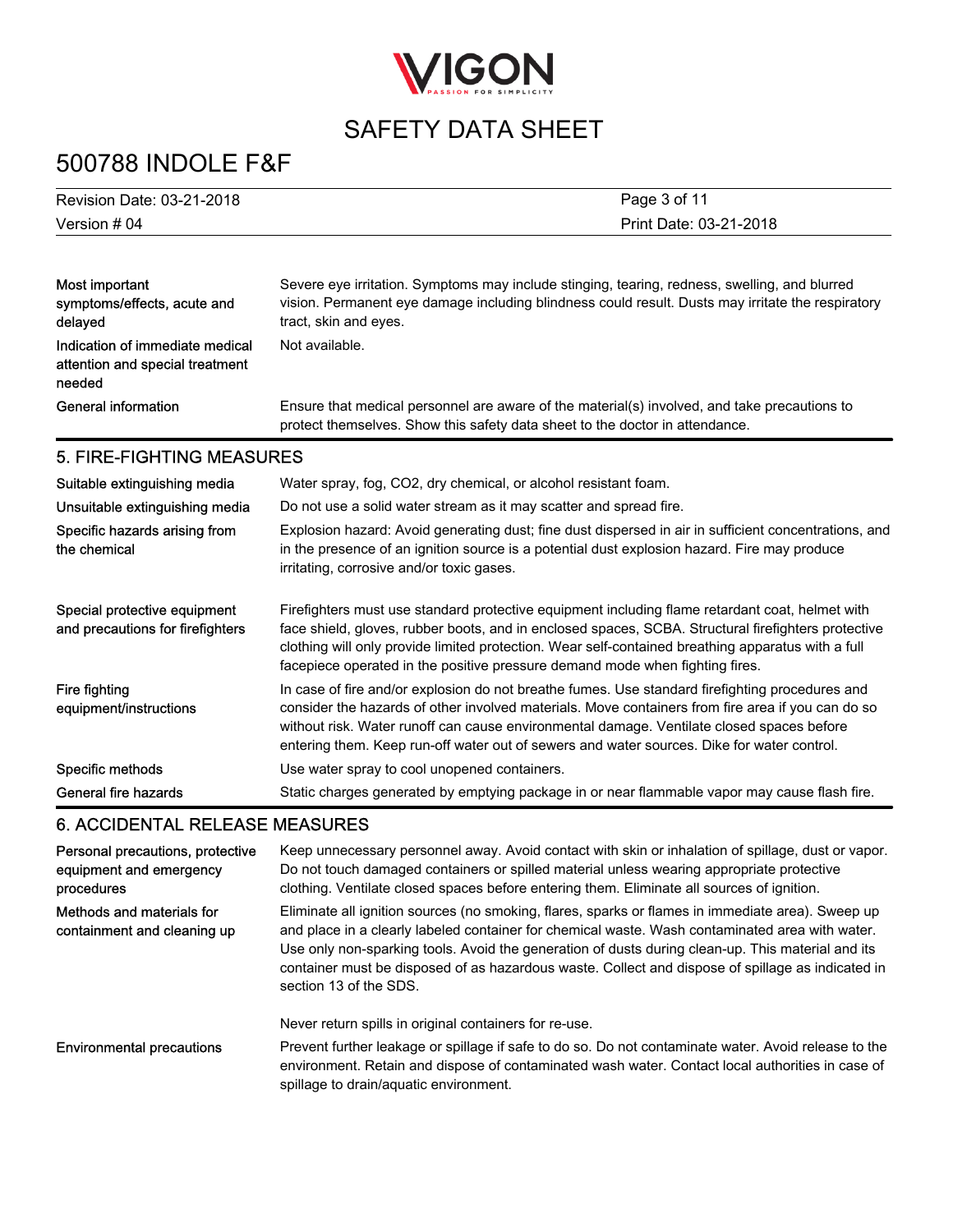

## 500788 INDOLE F&F

Version # 04 Revision Date: 03-21-2018 Print Date: 03-21-2018 Page 4 of 11

#### 7. HANDLING AND STORAGE Take precautionary measures against static discharges when there is a risk of dust explosion. Minimize dust generation and accumulation. Routine housekeeping should be instituted to ensure that dusts do not accumulate on surfaces. Dry powders can build static electricity charges when subjected to the friction of transfer and mixing operations. Provide adequate precautions, such as electrical grounding and bonding, or inert atmospheres. Do not handle or store near an open flame, heat or other sources of ignition. Assume that this material is capable of producing a dust explosion if ignited as a dust cloud. Take precautionary measures against static discharges. Avoid breathing vapor. Avoid breathing dust. Avoid contact with eyes, skin, and clothing. Avoid prolonged exposure. Wash thoroughly after handling. Precautions for safe handling Keep container closed. Handle containers with care. Open slowly in order to control possible pressure release. Store in a cool, well-ventilated area. Conditions for safe storage, including any incompatibilities 8. EXPOSURE CONTROLS/PERSONAL PROTECTION Occupational exposure limits This substance has no PEL, TLV, or other recommended exposure limit. Biological limit values No biological exposure limits noted for the ingredient(s). Use only appropriately classified electrical equipment and powered industrial trucks. It is recommended that all dust control equipment such as local exhaust ventilation and material transport systems involved in handling of this product contain explosion relief vents or an explosion suppression system or an oxygen-deficient environment. Ensure that dust-handling systems (such as exhaust ducts, dust collectors, vessels, and processing equipment) are designed in a manner to prevent the escape of dust into the work area (i.e., there is no leakage from the equipment). Use explosion-proof ventilation equipment to stay below exposure limits. Adequate ventilation should be provided so that exposure limits are not exceeded. Appropriate engineering controls Individual protection measures, such as personal protective equipment Eye/face protection Wear safety glasses with side shields (or goggles). Skin protection Hand protection Chemical resistant gloves. Other Use of an impervious apron is recommended. **Respiratory protection Dust mask.** Thermal hazards Wear appropriate thermal protective clothing, when necessary. When using, do not eat, drink or smoke. Always observe good personal hygiene measures, such as washing after handling the material and before eating, drinking, and/or smoking. Routinely wash work clothing and protective equipment to remove contaminants. General hygiene considerations

#### 9. PHYSICAL AND CHEMICAL PROPERTIES

| Appearance            | Refer to Spec Sheet         |
|-----------------------|-----------------------------|
| <b>Physical state</b> | Powder\Crystal.             |
| Form                  | Powder. Crystalline powder. |
| Color                 | Refer to Spec Sheet         |
| Odor                  | Characteristic.             |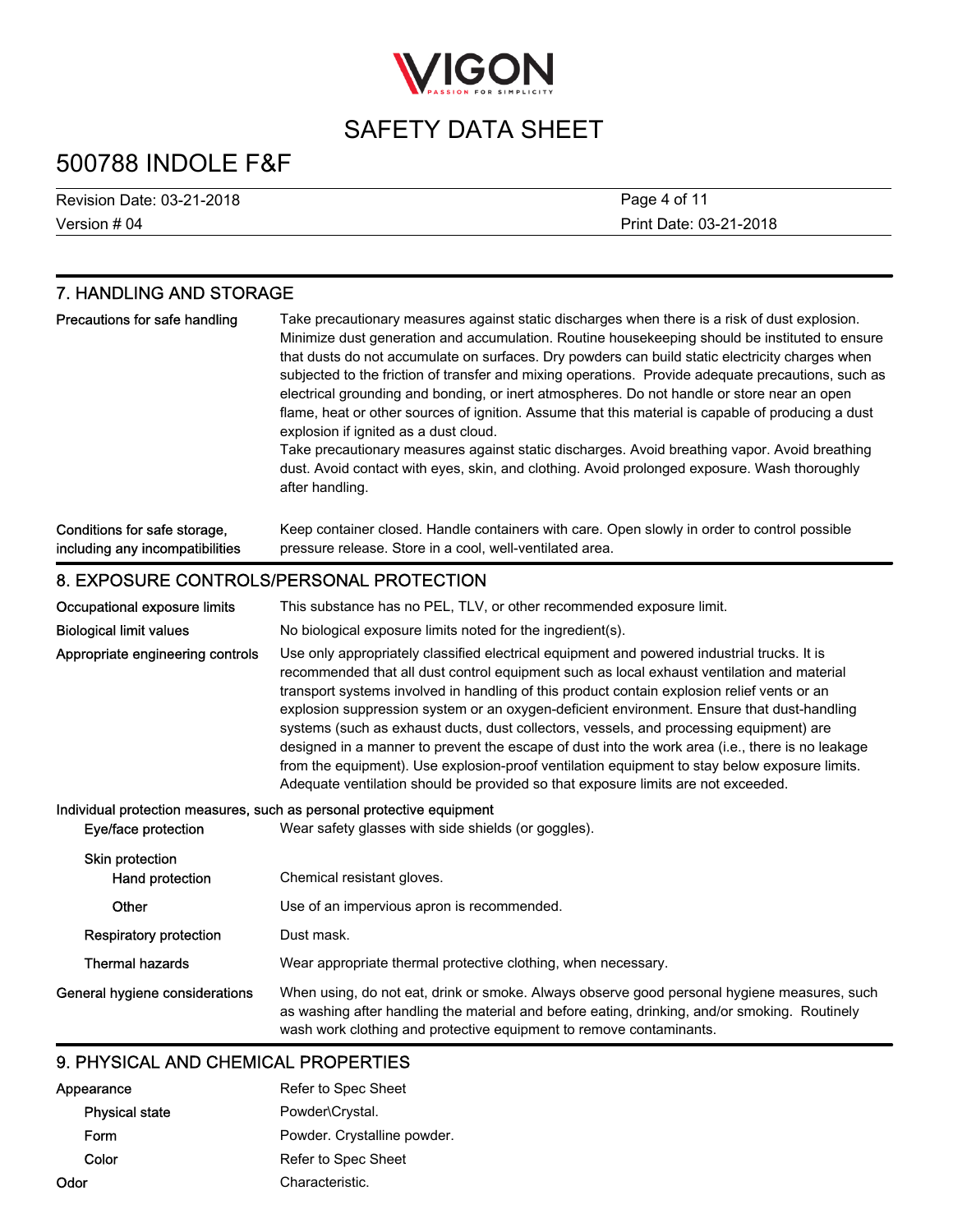

# 500788 INDOLE F&F

| Revision Date: 03-21-2018                    |                                   | Page 5 of 11           |
|----------------------------------------------|-----------------------------------|------------------------|
| Version # 04                                 |                                   | Print Date: 03-21-2018 |
|                                              |                                   |                        |
| <b>Odor threshold</b>                        | Not available.                    |                        |
| pH                                           | Not available.                    |                        |
| Melting point/freezing point                 | 125.6 °F (52 °C)                  |                        |
| Initial boiling point and boiling<br>range   | 487.4 °F (253 °C) 101.5916 kPa    |                        |
| Flash point                                  | > 200.0 °F (> 93.3 °C) Closed Cup |                        |
| <b>Evaporation rate</b>                      | Not available.                    |                        |
| Flammability (solid, gas)                    | Not available.                    |                        |
| Upper/lower flammability or explosive limits |                                   |                        |
| Flammability limit - lower<br>$(\%)$         | Not available.                    |                        |
| Flammability limit - upper<br>(%)            | Not available.                    |                        |
| Explosive limit - lower (%)                  | Not available.                    |                        |
| Explosive limit - upper (%)                  | Not available.                    |                        |
| Vapor pressure                               | 0.03 mm Hg at 25 °C               |                        |
| Vapor density                                | 4.1                               |                        |
| <b>Relative density</b>                      | Not available.                    |                        |
| Solubility(ies)                              |                                   |                        |

| Solubility(ies)<br>Solubility (water)             | Insoluble                  |
|---------------------------------------------------|----------------------------|
| <b>Partition coefficient</b><br>(n-octanol/water) | Not available.             |
| <b>Auto-ignition temperature</b>                  | Not available.             |
| Decomposition temperature                         | Not available.             |
| Viscosity                                         | Not available.             |
| Other information                                 |                            |
| Density                                           | 1.22 g/cm3 at 25 °C        |
| <b>Explosive properties</b>                       | Not explosive.             |
| <b>Flammability class</b>                         | Combustible IIIB estimated |
| Molecular formula                                 | $C8-H7-N$                  |
| Molecular weight                                  | 117.15 g/mol               |
| <b>Oxidizing properties</b>                       | Not oxidizing.             |

#### 10. STABILITY AND REACTIVITY

| Reactivity                            | The product is stable and non-reactive under normal conditions of use, storage and transport.                                                                                |
|---------------------------------------|------------------------------------------------------------------------------------------------------------------------------------------------------------------------------|
| <b>Chemical stability</b>             | Material is stable under normal conditions.                                                                                                                                  |
| Possibility of hazardous<br>reactions | No dangerous reaction known under conditions of normal use.                                                                                                                  |
| Conditions to avoid                   | Keep away from heat, sparks and open flame. Avoid temperatures exceeding the flash point.<br>Contact with incompatible materials. Minimize dust generation and accumulation. |
| Incompatible materials                | Strong oxidizing agents.                                                                                                                                                     |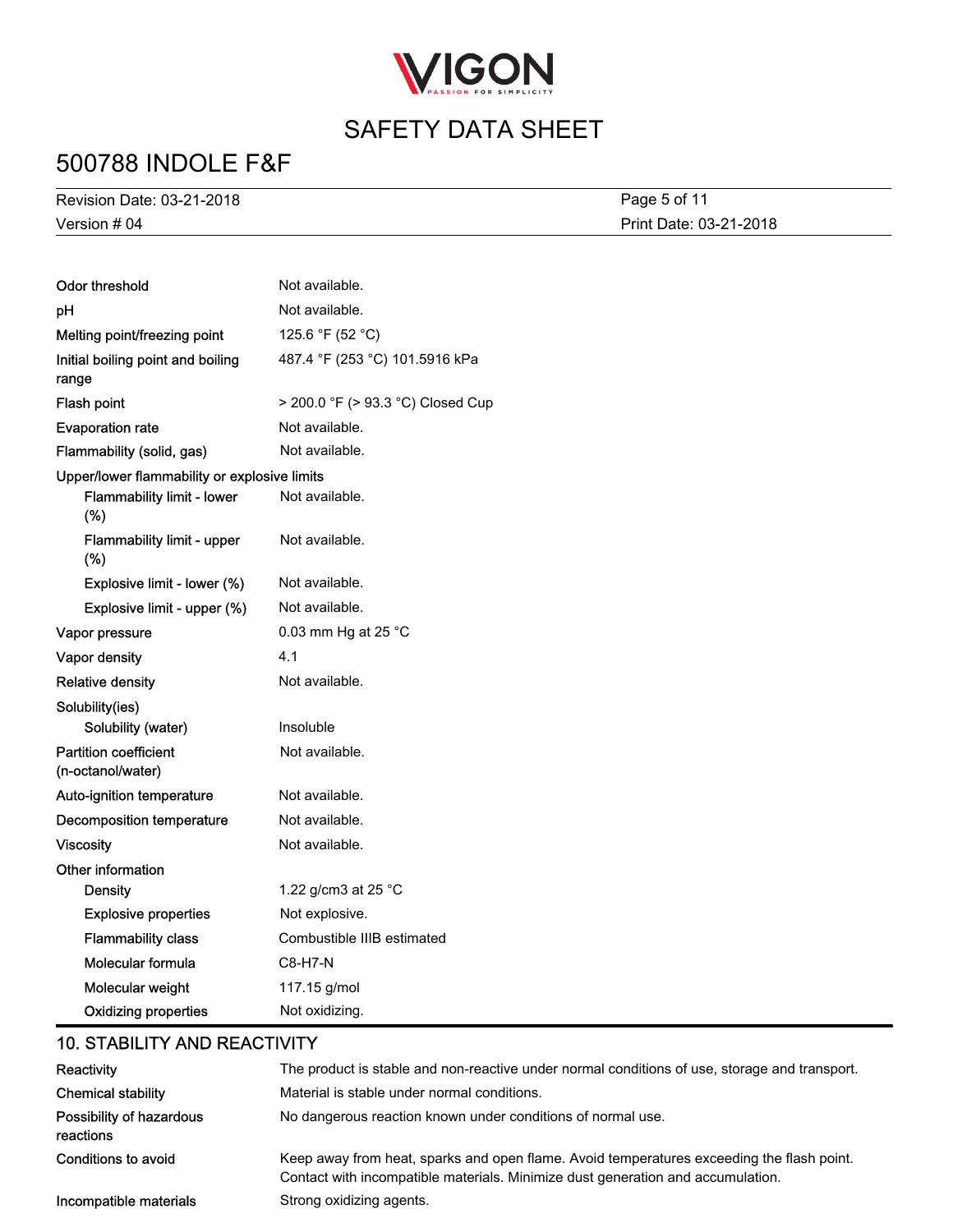

## 500788 INDOLE F&F

Version # 04 Revision Date: 03-21-2018

Print Date: 03-21-2018 Page 6 of 11

| Hazardous decomposition<br>products                                                | No hazardous decomposition products if stored and handled as indicated.                                                                                                                                                                                                                                                                                                                 |                     |
|------------------------------------------------------------------------------------|-----------------------------------------------------------------------------------------------------------------------------------------------------------------------------------------------------------------------------------------------------------------------------------------------------------------------------------------------------------------------------------------|---------------------|
| <b>11. TOXICOLOGICAL INFORMATION</b>                                               |                                                                                                                                                                                                                                                                                                                                                                                         |                     |
| Information on likely routes of exposure                                           |                                                                                                                                                                                                                                                                                                                                                                                         |                     |
| Inhalation                                                                         | Irritating to respiratory system.                                                                                                                                                                                                                                                                                                                                                       |                     |
| Skin contact                                                                       | Toxic in contact with skin. Dust or powder may irritate the skin.                                                                                                                                                                                                                                                                                                                       |                     |
| Eye contact                                                                        | Causes serious eye damage.                                                                                                                                                                                                                                                                                                                                                              |                     |
| Ingestion                                                                          | Harmful if swallowed.                                                                                                                                                                                                                                                                                                                                                                   |                     |
| Symptoms related to the<br>physical, chemical and<br>toxicological characteristics | Severe eye irritation. Symptoms may include stinging, tearing, redness, swelling, and blurred<br>vision. Permanent eye damage including blindness could result. Dusts may irritate the respiratory<br>tract, skin and eyes.<br>Nausea, Headache, Vomiting, To the best of our knowledge, the chemical, physical, and<br>toxicological properties have not been thoroughly investigated. |                     |
| Information on toxicological effects                                               |                                                                                                                                                                                                                                                                                                                                                                                         |                     |
| <b>Acute toxicity</b>                                                              | Toxic in contact with skin. Harmful if swallowed.                                                                                                                                                                                                                                                                                                                                       |                     |
| Product                                                                            | <b>Species</b>                                                                                                                                                                                                                                                                                                                                                                          | <b>Test Results</b> |
| INDOLE (CAS 120-72-9)                                                              |                                                                                                                                                                                                                                                                                                                                                                                         |                     |
| Acute                                                                              |                                                                                                                                                                                                                                                                                                                                                                                         |                     |
| Dermal                                                                             |                                                                                                                                                                                                                                                                                                                                                                                         |                     |
| LD50                                                                               | Rabbit                                                                                                                                                                                                                                                                                                                                                                                  | 790 mg/kg           |
| Oral                                                                               |                                                                                                                                                                                                                                                                                                                                                                                         |                     |
| LD50                                                                               | Rat                                                                                                                                                                                                                                                                                                                                                                                     | 1000 mg/kg          |
| Skin corrosion/irritation                                                          | Prolonged skin contact may cause temporary irritation.                                                                                                                                                                                                                                                                                                                                  |                     |
| Serious eye damage/eye<br>irritation                                               | Causes serious eye damage.<br>Eyes - rabbit - Severe eye irritation - 24 h                                                                                                                                                                                                                                                                                                              |                     |
| Respiratory or skin sensitization                                                  |                                                                                                                                                                                                                                                                                                                                                                                         |                     |
| Respiratory sensitization                                                          | Not a respiratory sensitizer.                                                                                                                                                                                                                                                                                                                                                           |                     |
| <b>Skin sensitization</b>                                                          | This product is not expected to cause skin sensitization.                                                                                                                                                                                                                                                                                                                               |                     |
| Germ cell mutagenicity                                                             | No data available to indicate product or any components present at greater than 0.1% are<br>mutagenic or genotoxic.                                                                                                                                                                                                                                                                     |                     |
| Carcinogenicity                                                                    | Carcinogenicity - mouse - Subcutaneous<br>Tumorigenic: Equivocal tumorigenic agent by RTECS criteria. Lungs, Thorax, or<br>Respiration: Tumors. Leukaemia<br>Carcinogenicity - mouse - Subcutaneous<br>Tumorigenic: Equivocal tumorigenic agent by RTECS criteria. Tumorigenic: Tumor types after<br>systemic administration not seen spontaneously.                                    |                     |
| IARC Monographs. Overall Evaluation of Carcinogenicity                             |                                                                                                                                                                                                                                                                                                                                                                                         |                     |

#### Not listed.

#### OSHA Specifically Regulated Substances (29 CFR 1910.1001-1052)

Not regulated.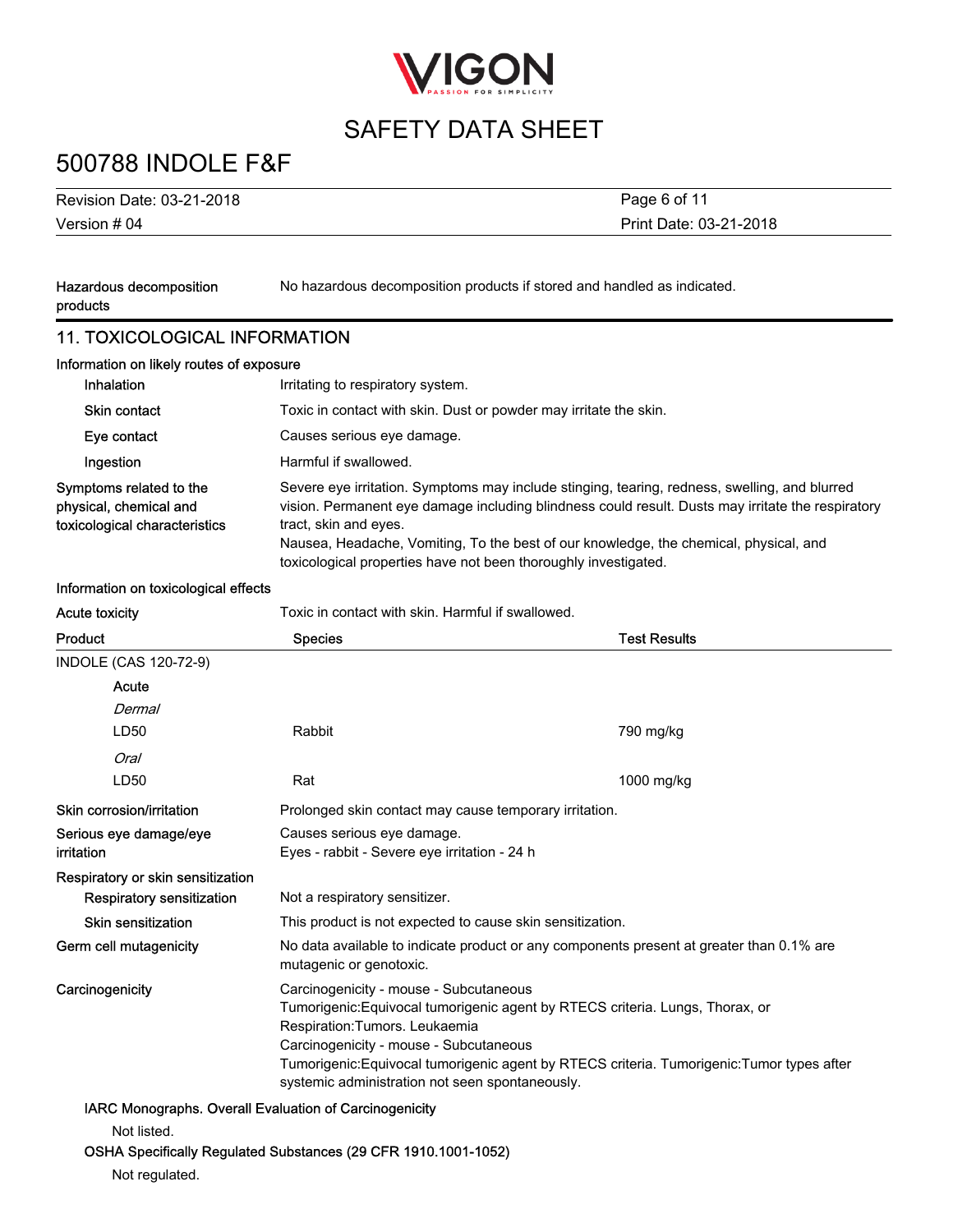

## 500788 INDOLE F&F

| <b>Revision Date: 03-21-2018</b>                      | Page 7 of 11                                                                                                                                                                                                                                                                                                                 |  |
|-------------------------------------------------------|------------------------------------------------------------------------------------------------------------------------------------------------------------------------------------------------------------------------------------------------------------------------------------------------------------------------------|--|
| Version # 04                                          | Print Date: 03-21-2018                                                                                                                                                                                                                                                                                                       |  |
|                                                       |                                                                                                                                                                                                                                                                                                                              |  |
|                                                       | US. National Toxicology Program (NTP) Report on Carcinogens                                                                                                                                                                                                                                                                  |  |
| Not listed.                                           |                                                                                                                                                                                                                                                                                                                              |  |
|                                                       | US. OSHA Specifically Regulated Substances (29 CFR 1910.1001-1050)                                                                                                                                                                                                                                                           |  |
| Not available.                                        |                                                                                                                                                                                                                                                                                                                              |  |
| Reproductive toxicity                                 | This product is not expected to cause reproductive or developmental effects.                                                                                                                                                                                                                                                 |  |
| Specific target organ toxicity -<br>single exposure   | May cause respiratory irritation.                                                                                                                                                                                                                                                                                            |  |
| Specific target organ toxicity -<br>repeated exposure | Not classified.                                                                                                                                                                                                                                                                                                              |  |
| <b>Aspiration hazard</b>                              | Not an aspiration hazard.                                                                                                                                                                                                                                                                                                    |  |
| <b>12. ECOLOGICAL INFORMATION</b>                     |                                                                                                                                                                                                                                                                                                                              |  |
| Ecotoxicity                                           | The product is not classified as environmentally hazardous. However, this does not exclude the<br>possibility that large or frequent spills can have a harmful or damaging effect on the environment.                                                                                                                        |  |
| Persistence and degradability                         | No data is available on the degradability of this substance.                                                                                                                                                                                                                                                                 |  |
| <b>Bioaccumulative potential</b>                      | No data available.                                                                                                                                                                                                                                                                                                           |  |
| Mobility in soil                                      | No data available.                                                                                                                                                                                                                                                                                                           |  |
| Other adverse effects                                 | No other adverse environmental effects (e.g. ozone depletion, photochemical ozone creation<br>potential, endocrine disruption, global warming potential) are expected from this component.                                                                                                                                   |  |
| <b>13. DISPOSAL CONSIDERATIONS</b>                    |                                                                                                                                                                                                                                                                                                                              |  |
| <b>Disposal instructions</b>                          | Do not discharge into drains, water courses or onto the ground. Do not allow this material to drain<br>into sewers/water supplies. Do not contaminate ponds, waterways or ditches with chemical or<br>used container. Dispose of contents/container in accordance with<br>local/regional/national/international regulations. |  |
| Local disposal regulations                            | Dispose in accordance with all applicable regulations.                                                                                                                                                                                                                                                                       |  |
| Hazardous waste code                                  | Not established.                                                                                                                                                                                                                                                                                                             |  |
| Waste from residues / unused<br>products              | Empty containers or liners may retain some product residues. This material and its container must<br>be disposed of in a safe manner (see: Disposal instructions).                                                                                                                                                           |  |
| Contaminated packaging                                | Since emptied containers may retain product residue, follow label warnings even after container is<br>emptied. Empty containers should be taken to an approved waste handling site for recycling or                                                                                                                          |  |

#### 14. TRANSPORT INFORMATION

#### ADN

| .                            |                                       |
|------------------------------|---------------------------------------|
| UN number                    | 2811                                  |
| UN proper shipping name      | TOXIC SOLID, ORGANIC, N.O.S. (INDOLE) |
| Transport hazard class(es)   | 6.1(PGIII)                            |
| Subsidiary class(es)         |                                       |
| Packing group                | Ш                                     |
| <b>Environmental hazards</b> | Yes                                   |
| Labels required              | 6.1                                   |
| <b>ADR</b>                   |                                       |
| UN number                    | 2811                                  |
|                              |                                       |

disposal.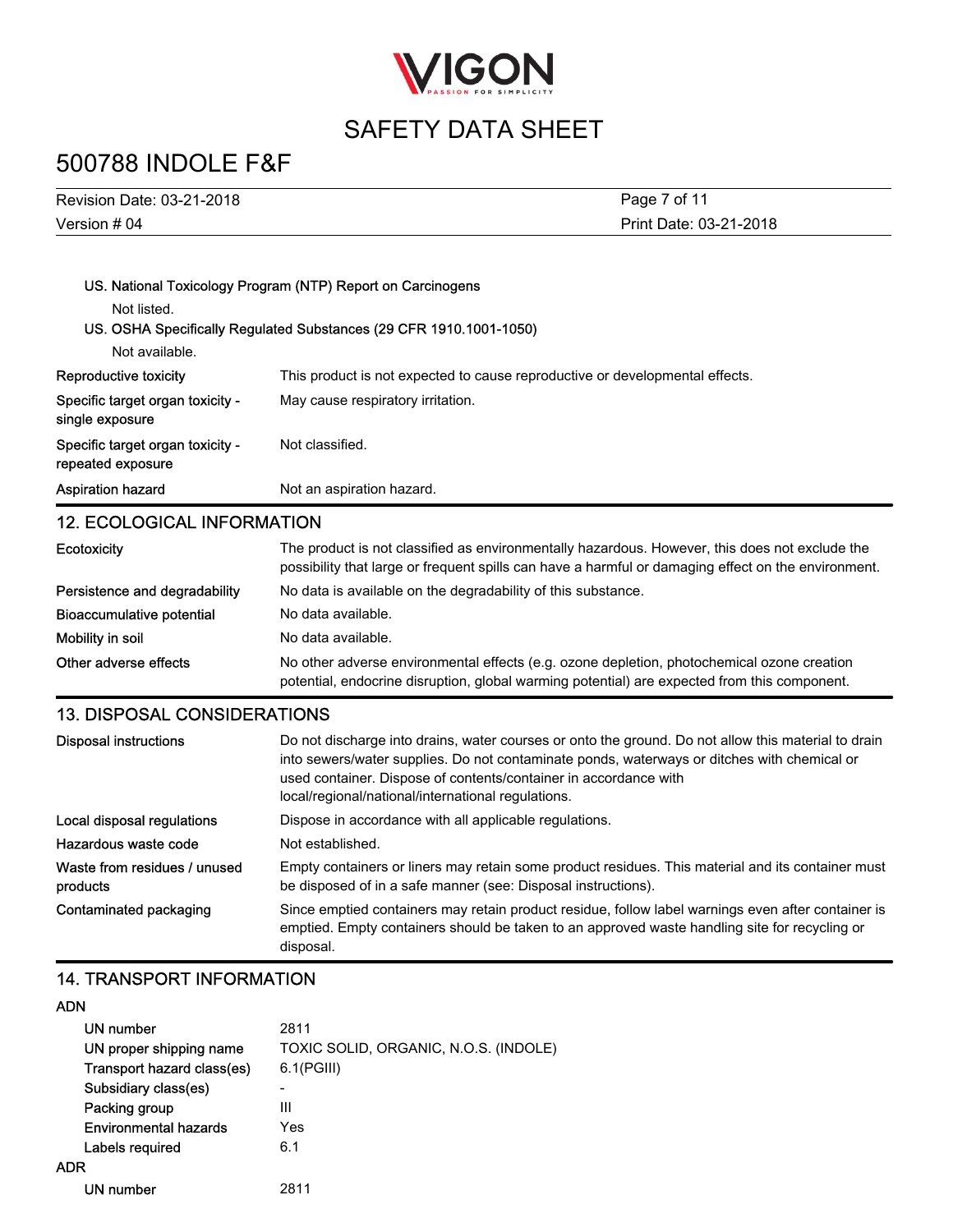

# 500788 INDOLE F&F

Version # 04 Revision Date: 03-21-2018 Print Date: 03-21-2018 Page 8 of 11

| UN proper shipping name      | TOXIC SOLID, ORGANIC, N.O.S. (INDOLE)                                   |
|------------------------------|-------------------------------------------------------------------------|
| Transport hazard class(es)   | $6.1$ (PGIII)                                                           |
| Subsidiary class(es)         |                                                                         |
| Packing group                | III                                                                     |
| <b>Environmental hazards</b> | Yes                                                                     |
| Labels required              | 6.1                                                                     |
| <b>RID</b>                   |                                                                         |
| UN number                    | 2811                                                                    |
| UN proper shipping name      | TOXIC SOLID, ORGANIC, N.O.S. (INDOLE)                                   |
| Transport hazard class(es)   | $6.1$ (PGIII)                                                           |
| Subsidiary class(es)         |                                                                         |
| <b>Packing Group</b>         | III                                                                     |
| <b>Environmental Hazards</b> | Yes                                                                     |
| Labels required              | 6.1                                                                     |
| Special precautions for user | Read safety instructions, SDS and emergency procedures before handling. |
| <b>DOT</b>                   |                                                                         |
| <b>BULK</b>                  |                                                                         |
| UN number                    | 2811                                                                    |
| Proper shipping name         | TOXIC SOLID, ORGANIC, N.O.S. (INDOLE)                                   |
| <b>Hazard class</b>          | $6.1$ (PGIII)                                                           |
| Packing group                | III                                                                     |
| <b>Environmental hazards</b> |                                                                         |
| Marine pollutant             | Yes                                                                     |
| Labels required              | 6.1                                                                     |
| <b>DOT</b>                   |                                                                         |
| <b>NON-BULK</b>              |                                                                         |
| UN number                    | 2811                                                                    |
| Proper shipping name         | TOXIC SOLID, ORGANIC, N.O.S. (INDOLE)                                   |
| <b>Hazard class</b>          | $6.1$ (PGIII)                                                           |
| Packing group                | III                                                                     |
| <b>Environmental hazards</b> |                                                                         |
| Marine pollutant             | <b>No</b>                                                               |
| Packaging exceptions         | 153                                                                     |
| Packaging non bulk           | 213                                                                     |
| Labels required              | 6.1                                                                     |
| <b>IATA</b>                  |                                                                         |
| <b>UN number</b>             | 2811                                                                    |
| UN proper shipping name      | TOXIC SOLID, ORGANIC, N.O.S. (INDOLE)                                   |
| Transport hazard class(es)   | 6.1(PGIII)                                                              |
| Subsidiary class(es)         | $\overline{\phantom{a}}$                                                |
| Packing group                | $\ensuremath{\mathsf{III}}\xspace$                                      |
| <b>Environmental hazards</b> | No                                                                      |
| Labels required              | 6.1                                                                     |
|                              |                                                                         |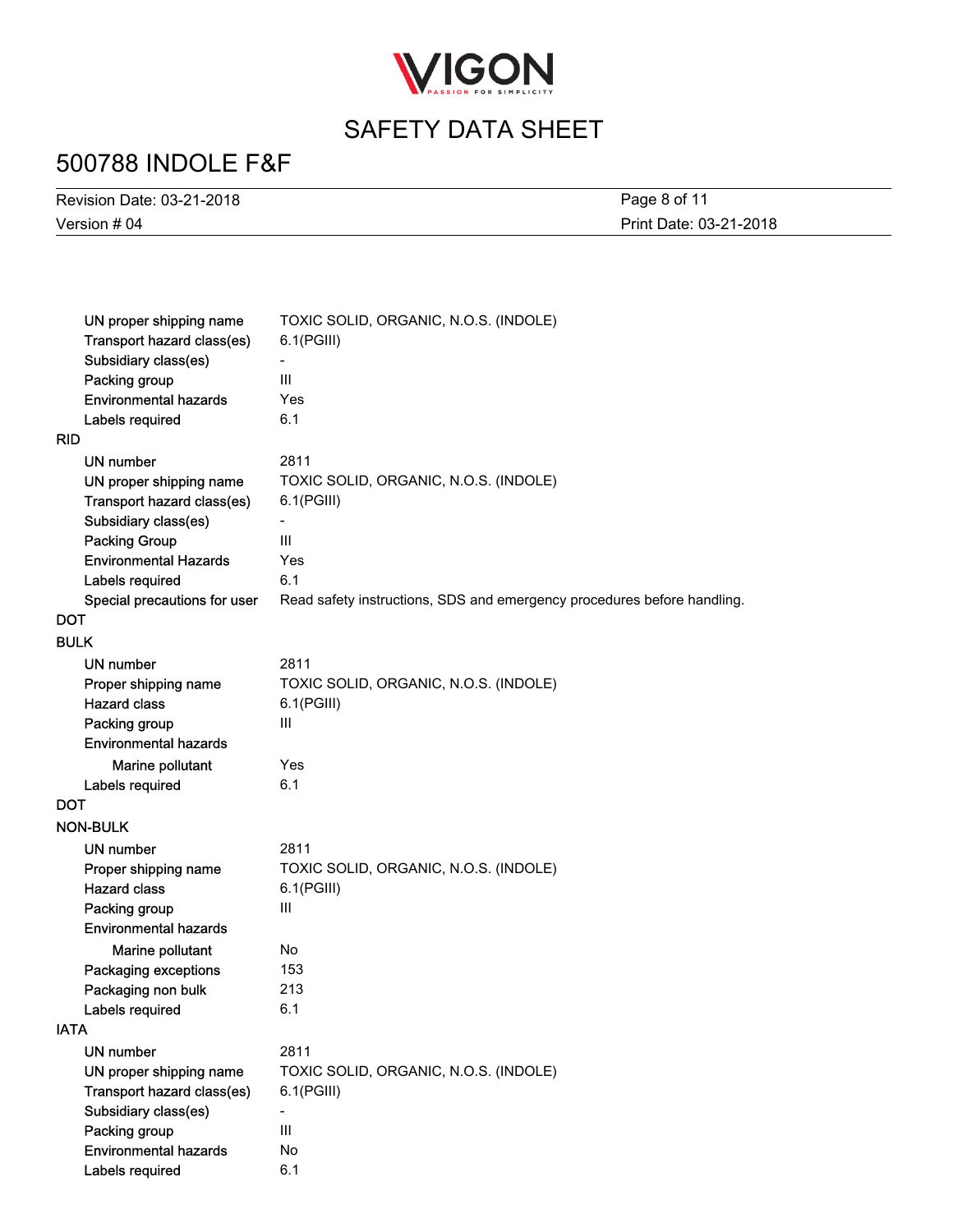

## 500788 INDOLE F&F

Version # 04 Revision Date: 03-21-2018 Print Date: 03-21-2018 Page 9 of 11

#### IMDG

| UN number                    | 2811                                  |
|------------------------------|---------------------------------------|
| UN proper shipping name      | TOXIC SOLID, ORGANIC, N.O.S. (INDOLE) |
| Transport hazard class(es)   | $6.1$ (PGIII)                         |
| Subsidiary class(es)         | -                                     |
| Packing group                | Ш                                     |
| <b>Environmental hazards</b> |                                       |
| Marine pollutant             | Yes                                   |
| Labels required              | 6.1                                   |
| Transport in bulk according  | Not applicable.                       |
| to Annex II of MARPOL        |                                       |
| 73/78 and the IBC Code       |                                       |

#### ADN; ADR; DOT BULK; DOT NON-BULK; IATA; IMDG; RID



#### Marine pollutant



#### 15. REGULATORY INFORMATION

US federal regulations

This product is a "Hazardous Chemical" as defined by the OSHA Hazard Communication Standard, 29 CFR 1910.1200.

#### CERCLA Hazardous Substance List (40 CFR 302.4)

Not listed.

#### SARA 304 Emergency release notification

Not regulated.

US. OSHA Specifically Regulated Substances (29 CFR 1910.1001-1050)

Not available.

#### OSHA Specifically Regulated Substances (29 CFR 1910.1001-1052)

Not regulated.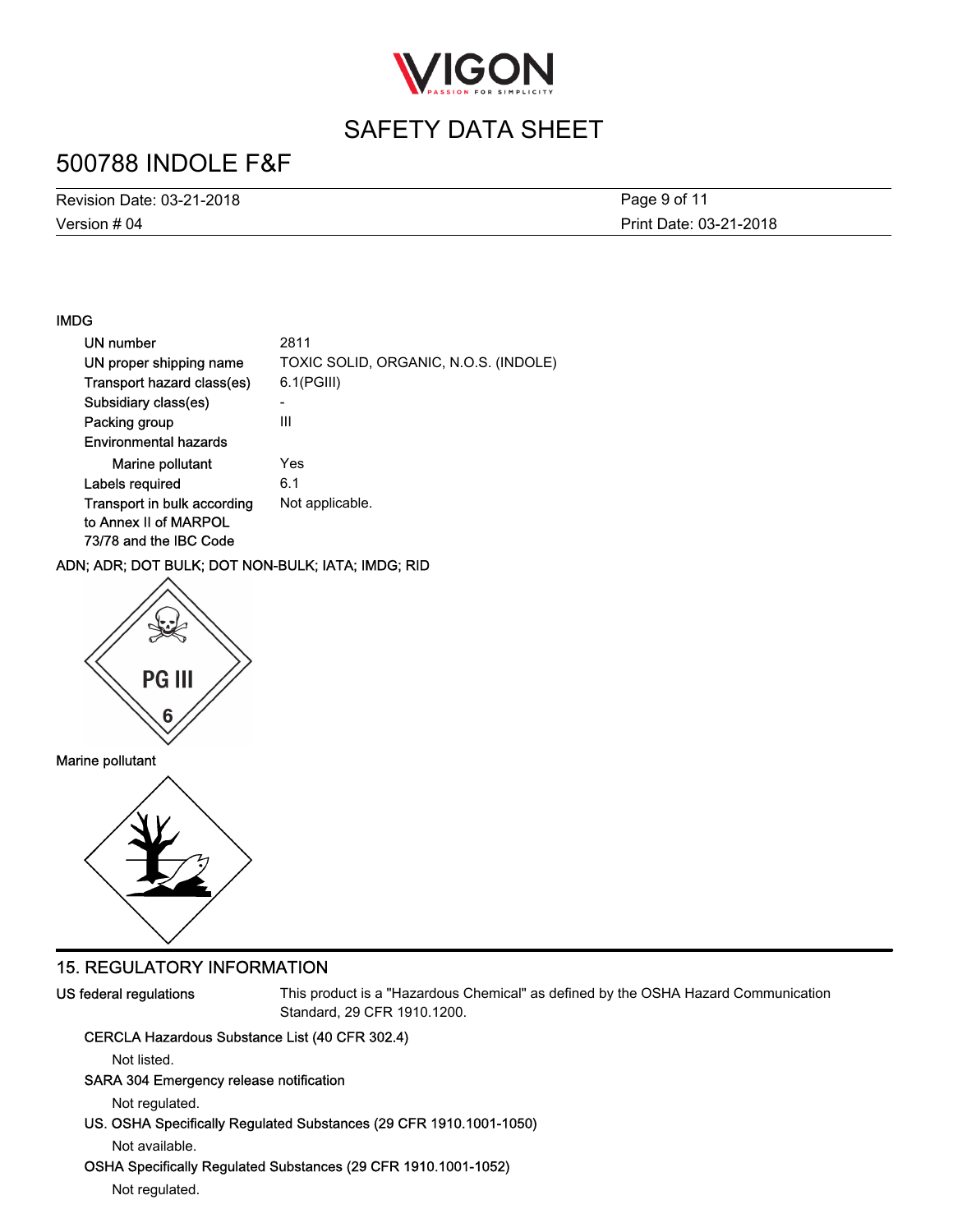

# 500788 INDOLE F&F

Version # 04 Revision Date: 03-21-2018 Print Date: 03-21-2018 Page 10 of 11

|                                                          | TSCA Section 12(b) Export Notification (40 CFR 707, Subpt. D)                                                                                                      |                        |
|----------------------------------------------------------|--------------------------------------------------------------------------------------------------------------------------------------------------------------------|------------------------|
| Not regulated.                                           |                                                                                                                                                                    |                        |
| SARA 302 Extremely hazardous substance                   | Superfund Amendments and Reauthorization Act of 1986 (SARA)                                                                                                        |                        |
| Not listed.                                              |                                                                                                                                                                    |                        |
| SARA 311/312 Hazardous<br>chemical                       | Yes                                                                                                                                                                |                        |
| <b>Classified hazard</b><br>categories                   | Combustible dust<br>Acute toxicity (any route of exposure)<br>Serious eye damage or eye irritation<br>Specific target organ toxicity (single or repeated exposure) |                        |
| SARA 313 (TRI reporting)<br>Not regulated.               |                                                                                                                                                                    |                        |
| Other federal regulations                                |                                                                                                                                                                    |                        |
|                                                          | Clean Air Act (CAA) Section 112 Hazardous Air Pollutants (HAPs) List                                                                                               |                        |
| Not regulated.                                           |                                                                                                                                                                    |                        |
|                                                          | Clean Air Act (CAA) Section 112(r) Accidental Release Prevention (40 CFR 68.130)                                                                                   |                        |
| Not regulated.                                           |                                                                                                                                                                    |                        |
| <b>Safe Drinking Water Act</b><br>(SDWA)                 | Not regulated.                                                                                                                                                     |                        |
| US state regulations<br><b>California Proposition 65</b> |                                                                                                                                                                    |                        |
|                                                          | California Proposition 65 - Carcinogens & Reproductive Toxicity (CRT): Listed substance                                                                            |                        |
| Not listed.                                              |                                                                                                                                                                    |                        |
| International Inventories                                |                                                                                                                                                                    |                        |
| Country(s) or region                                     | Inventory name                                                                                                                                                     | On inventory (yes/no)* |
| Australia                                                | Australian Inventory of Chemical Substances (AICS)                                                                                                                 | Yes                    |
| Canada                                                   | Domestic Substances List (DSL)                                                                                                                                     | Yes                    |
| Canada                                                   | Non-Domestic Substances List (NDSL)                                                                                                                                | No                     |
| China                                                    | Inventory of Existing Chemical Substances in China (IECSC)                                                                                                         | Yes                    |
| Europe                                                   | European Inventory of Existing Commercial Chemical<br>Substances (EINECS)                                                                                          | Yes                    |
| Europe                                                   | European List of Notified Chemical Substances (ELINCS)                                                                                                             | No                     |
| Japan                                                    | Inventory of Existing and New Chemical Substances (ENCS)                                                                                                           | Yes                    |
| Korea                                                    | Existing Chemicals List (ECL)                                                                                                                                      | Yes                    |
| New Zealand                                              | New Zealand Inventory                                                                                                                                              | Yes                    |
| Philippines                                              | Philippine Inventory of Chemicals and Chemical Substances<br>(PICCS)                                                                                               | Yes                    |
| Taiwan                                                   | Taiwan Toxic Chemical Substances (TCS)                                                                                                                             | Yes                    |